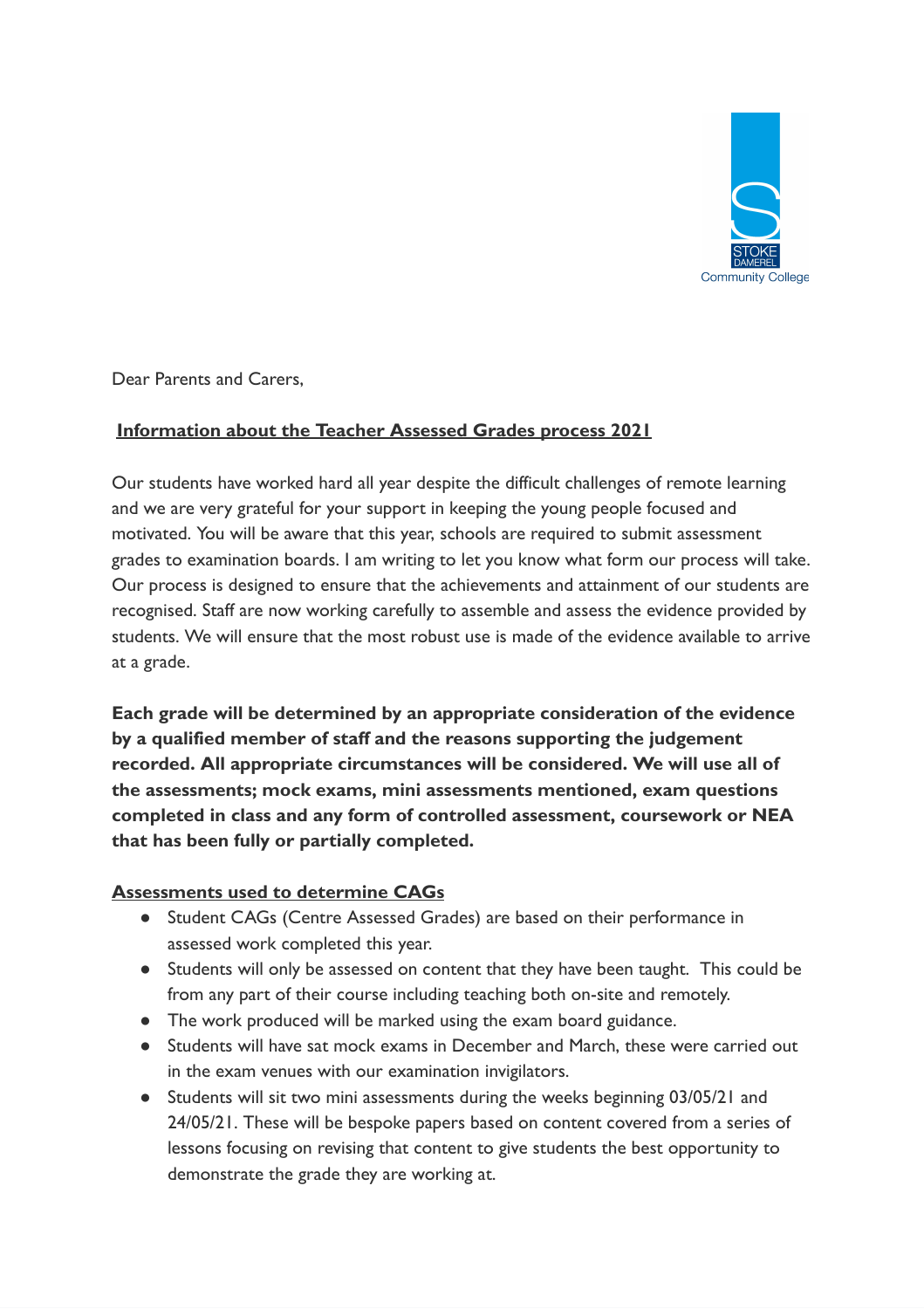● All evidence will be reviewed collectively as a series of pieces of evidence to determine each student's CAG.

#### **Absence for assessment**

I understand that students, parents and carers may have concerns about what will happen if they are absent or have been absent for an assessment. Obviously, we will do our best to give students the opportunity to sit the papers; however, should this not be possible, we will use appropriate substitute evidence to ensure a sufficiently broad base of evidence. Staff will consider when, and under what conditions the substitute evidence was produced to ensure that no student is disadvantaged by this process.

## **Standards and Verification**

Please note that our process is subject to verification by the Examination Boards and we are required to apply the same standard as would be used in normal years. While staff will work carefully to arrive at the most robust grade in each case, they are required to follow a strict evidence-based procedure. In particular:

- Mock exam 2 papers were undertaken using exam numbers only and therefore blindmarked ensuring the utmost accuracy. This means the staff marking the paper will not know which students work they are reviewing.
- Assessments are then moderated by another specialist to ensure accuracy and consistency across the subject.
- The provisional grades are reviewed against typical patterns of grades from past years. Any significant differences are explored and the reasons recorded or the standard of award reviewed. The results of this process are recorded by a designated member of the Senior Leadership Team.
- Final results will be submitted on the 18th June and we will write to you again closer to the date to advise of students' final day in school.
- Our process and results are then reviewed by the Examination Boards and a sample of assessment materials may be called for. The Examination Boards will approve our submission of grades and validate the results to be given on Results Day.

#### **Communication of Results**

The national results day, when students find out their results, will be held on August 12th. We are not permitted to share information about grades until Results Day. While we understand that this may be frustrating to some, it is the same arrangement as in normal years.

## **Appeals Process**

Before Results Day - Our decision on how we determine what grade you should be awarded has been detailed above. If in the first instance you have any concerns with how these grades are going to be formulated then please get in touch.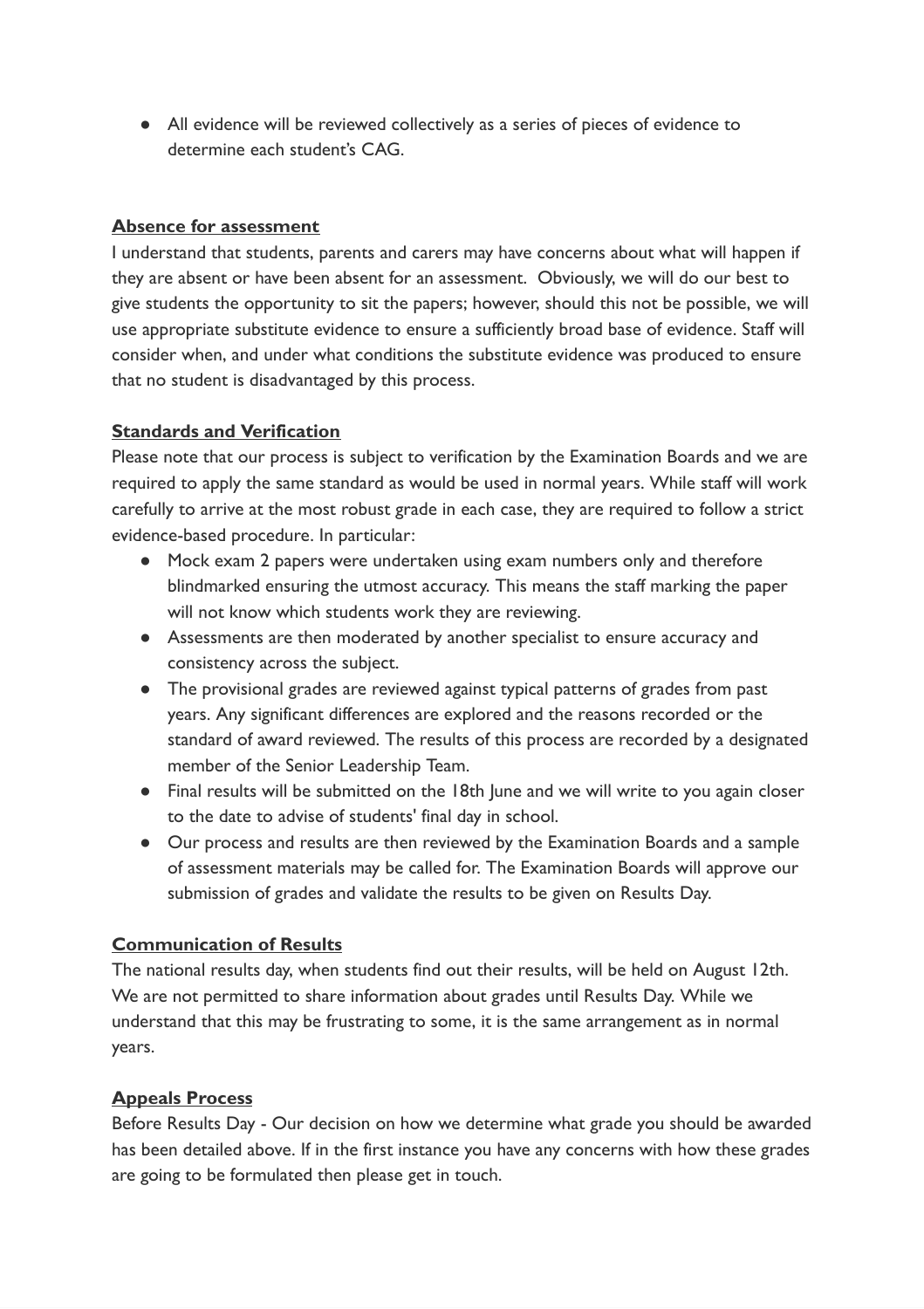The Appeal process (please see attached flow chart):

- All students have the right to appeal
- **● It is important to note that appeals could lead to grades going down as well as up**
- The Department for Education has indicated that it hopes to offer an Autumn exam series for students who wish to try to improve on their teacher assessed grade.

We will be in touch later with information about summer arrangements and Results Days and the Sixth Form Application process. In the meantime, we wish all our students good luck with their current assessment work, and once again thank you for the support you offer to our students and school community throughout the year.

Yours faithfully,

Craig Follett Vice Principal